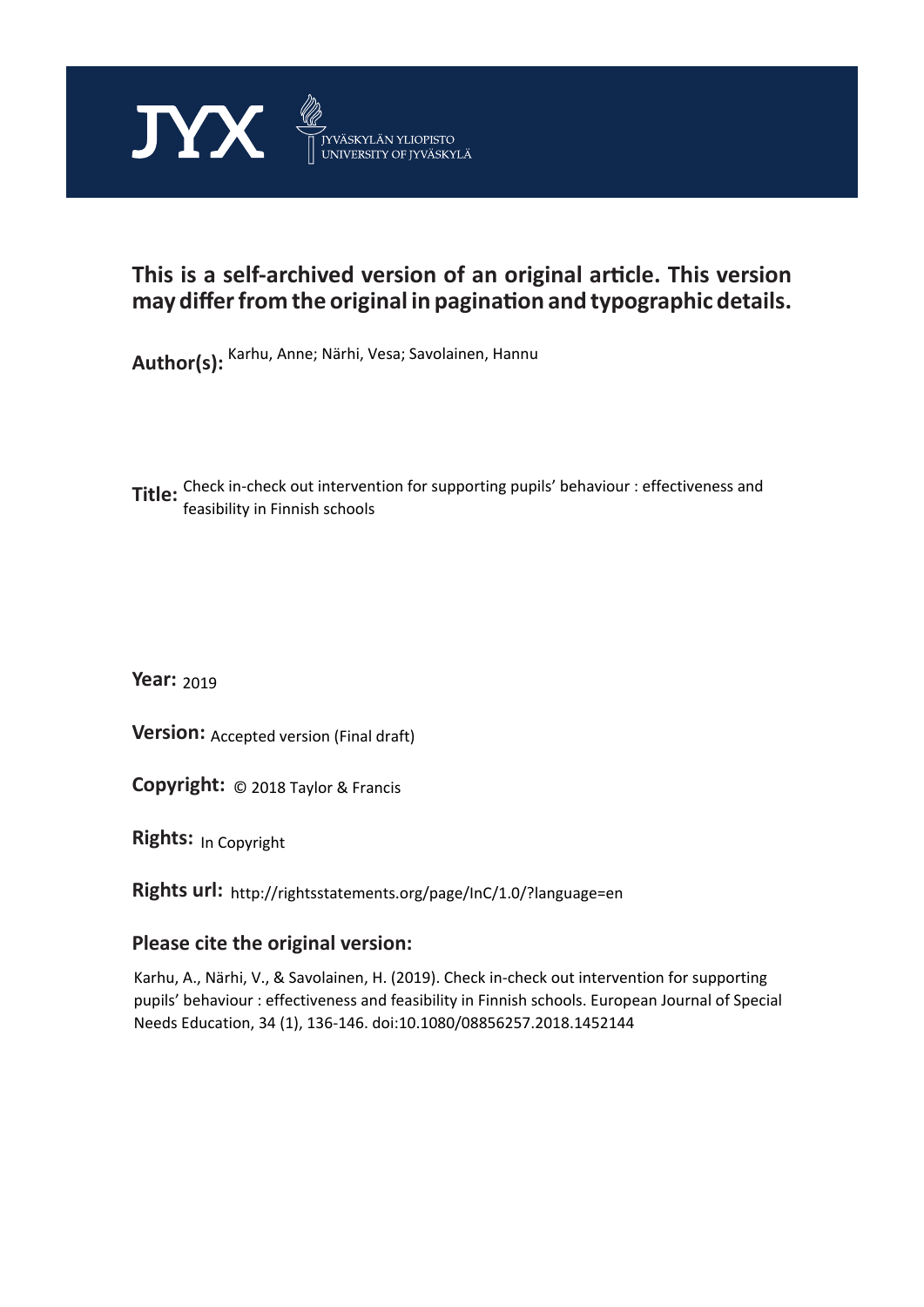#### **Abstract**

Check In Check Out (CICO) is a support programme for students with externalising problem behaviours. This study implemented in Finland is one of the first reports on the application of CICO in the European context. An experimental, multiple-baseline, single-case design is used to examine the effects of the CICO intervention on the problem behaviour and appropriate behaviour of three general-education primary-school pupils. The similarity of the observation data and the information provided in daily report card (DRC) are investigated to gauge the validity of the DRC assessments. The fidelity and social validity of the intervention are also analysed. CICO reduced problem behaviour in all pupils. The results suggest that DRCs are valid tools for estimating behaviour in applied settings. CICO was implemented with high fidelity, and it had excellent acceptability among school personnel. This study adds to the existing literature by implying that effective behaviour support for pupils with disruptive behaviours can be applied easily in general education settings and in diverse international contexts.

Keywords: behavioural difficulties, intervention, single-case experimental design, ADHD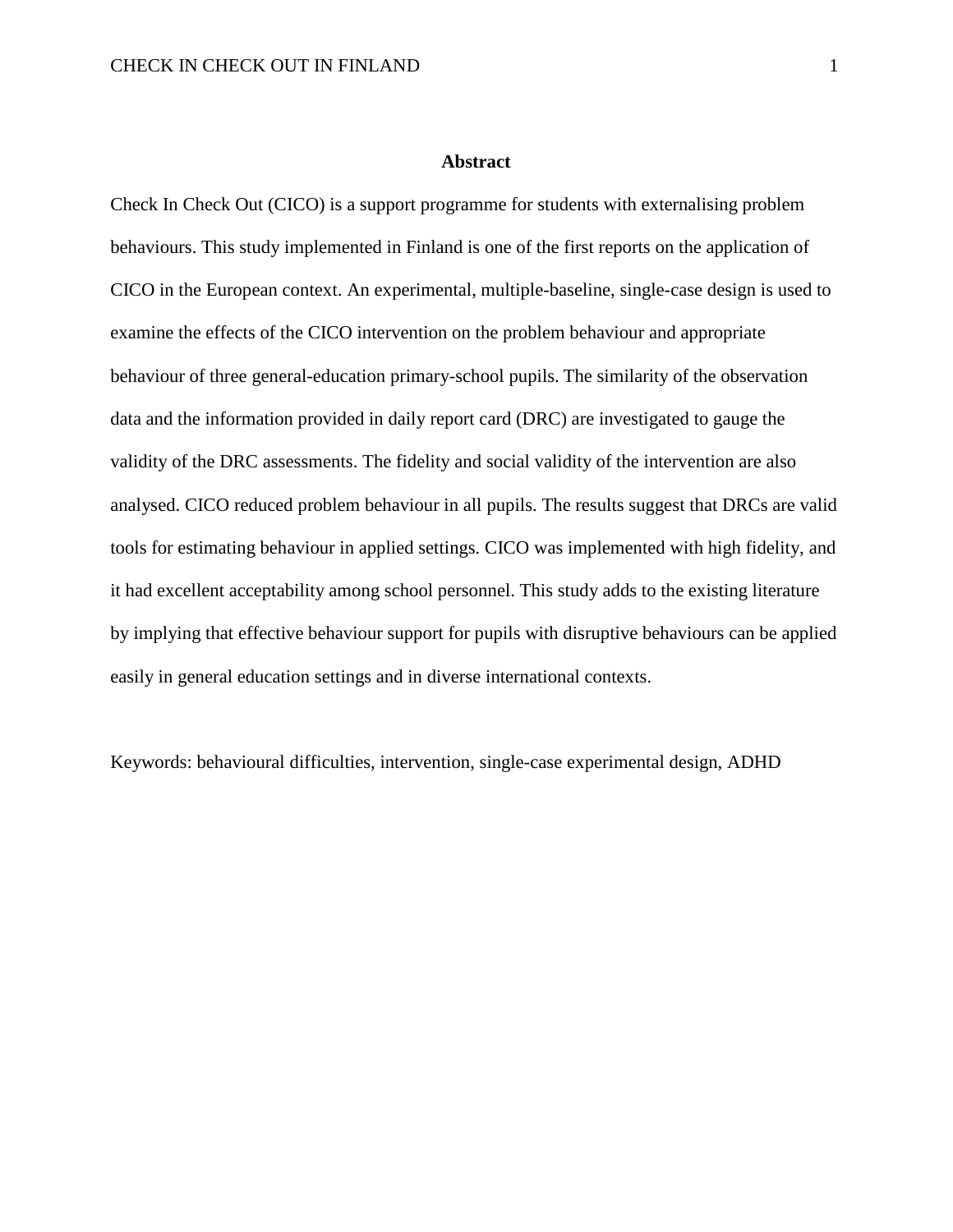Check In Check Out Intervention for Supporting Pupils' Behaviour: Effectiveness and Feasibility in Finnish Schools

Behavioural problems and classroom disruptions not only complicate learning for pupils with problem behaviour but also make learning more difficult for others. Pupils demonstrating serious or persistent problem behaviour are at higher risk of academic failure and poor social outcomes, which are both detrimental to development later in life (Wagner et al. 2005). These disruptions are also a major source of stress for teachers (Klassen and Chiu 2010). Discipline concerns are evident in Finnish schools (OECD 2013), yet the evidence-based behaviourmanagement intervention programmes are not systematically used. The effectiveness of the Check In Check Out (CICO) intervention at reducing problem behaviour has been evaluated in North American schools (Hawken et al. 2014; Wolfe et al. 2016) but has not been studied in other contexts. The purpose of this study was to apply CICO and evaluate its effectiveness in the Finnish educational system.

The provision of special education services varies from one country to another. In Finland, pupils are entitled to receive special education support alongside other teaching from special education teachers who are not assigned to teaching classes (the part-time special education system). Schools' multi-professional pedagogical teams determine the support pupils need in reviews, without the requirement for psychological evaluations or medical diagnosis, although these are still often used (Björn et al. 2016). The use of behavioural expertise when planning preventive support for pupils with severe behavioural problems is rare in mainstream schools, as psychological assessment is seen as the major task of school psychologists (Ahtola and Niemi 2014). Behaviour management also receives very little attention in teacher education (see Honkasilta et al. 2014), and this is reflected in schools' lack of experience in using evidencebased interventions for behavioural problems.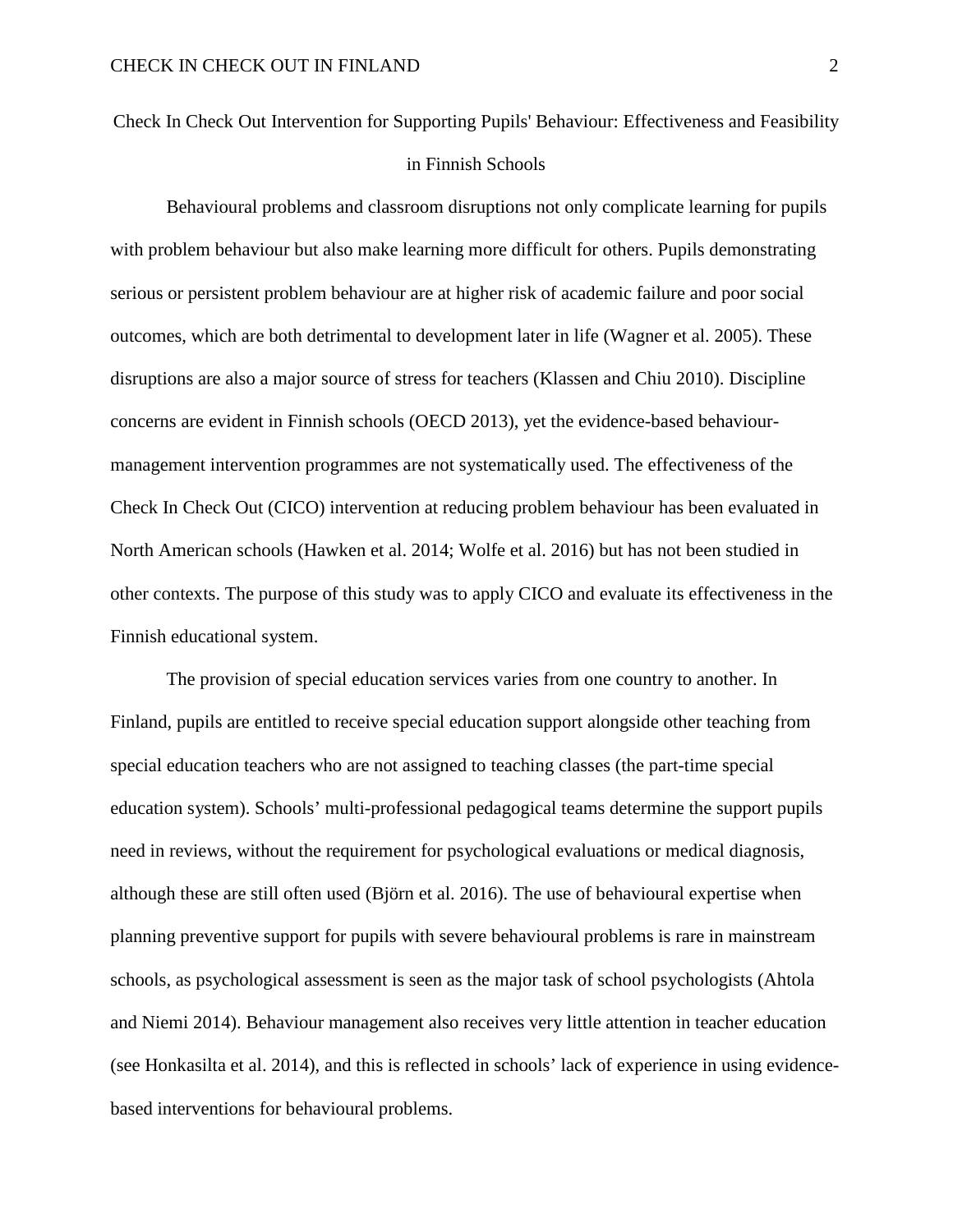School-Wide Positive Behaviour Interventions and Support (SWPBIS) has been introduced as a general framework offering an alternative form of support to traditional exclusionary and punitive school-discipline policies (Sugai and Horner 2002). SWPBIS is organised around multiple tiers of support in schools. Universal-level (Tier 1) support focuses on preventing problem behaviours and promoting positive behaviour among all pupils. When minor problem behaviours are prevented, the identification of pupils in need of additional support is more efficient (Mitchell, Stormont, and Gage 2011). Secondary prevention (Tier 2) services include identification of at-risk pupils before patterns of chronic problem behaviours develop, and practices are matched to pupils' individual needs (Lewis et al. 2010). Efficient secondary prevent support requires careful monitoring to determine its effectiveness (Lewis et al. 2010). Intensive (Tier 3) prevention usually includes a functional behaviour assessment on which individual support plans are based (Horner, Sugai, and Anderson 2010).

Problem behaviour in the classroom is often associated with hyperactivity, impulsivity and attention problems, which are the core symptoms of attention deficit hyperactivity disorder (ADHD). The worldwide prevalence of ADHD is 7% (Thomas et al. 2015), and many behavioural school-based interventions have been developed to produce meaningful gains with these pupils (e.g. DuPaul, Eckert, and Vilardo 2012). The behavioural difficulties of pupils with ADHD symptoms can be successfully addressed with preventive and proactive approaches in general education if teachers are supported in using effective behaviour-management and instructional strategies (DuPaul, Eckert, and Vilardo 2012). One widely studied support is the Daily Report Card (DRC), which has been found to be effective at increasing appropriate behaviour and academic productivity in pupils' everyday situations (Fabiano et al. 2010). DRCs include an operationalised list of pupils' target behaviours and the criteria for meeting these goals. Teachers track pupils' progress on the DRCs, which are sent home with pupil every day.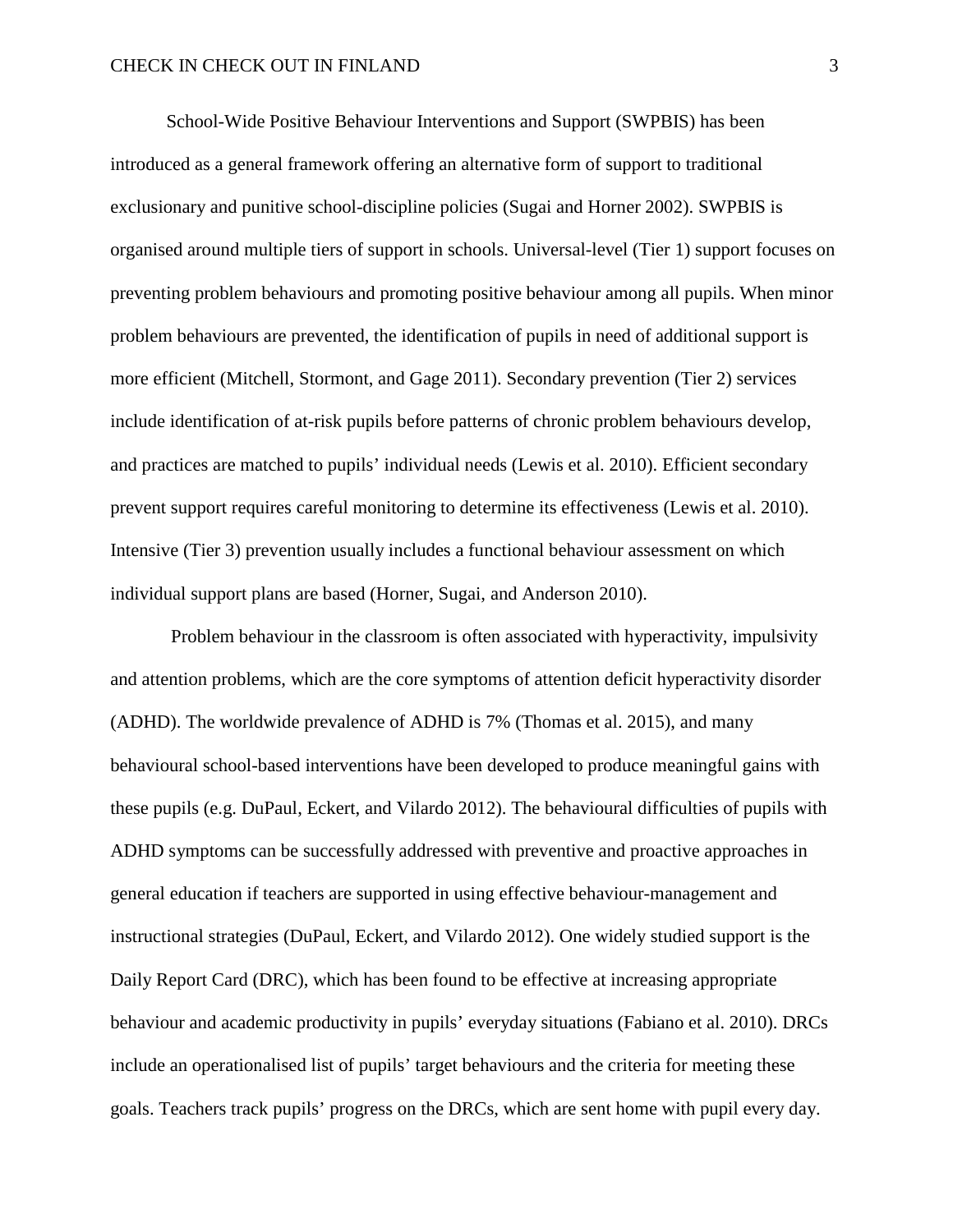The CICO intervention (Crone, Hawken, and Horner 2010) centres on the use of DRCs to increase the structure and frequency of immediate positive feedback. CICO is based on behavioural psychology (Kazdin 2013) and on the premise that behaviours are influenced by contextual factors, antecedents and consequences. The visual reminders of the behavioural goals in the DRC and the daily communication between adults at school and home can be construed as the antecedents of the appropriate behaviour. The consequence of appropriate behaviours is positive attention throughout the school day in the form of verbal and written feedback and, at the end of the day, tangible rewards.

There are several studies on the efficacy and feasibility of CICO interventions in North America, but there is dearth of studies on its use in other education systems. Hawken et al. (2014) reported that the CICO intervention changed behaviour in half of the cases (49%) of singlesubject studies and 75% of group studies. Also, the fidelity rates of the core components and the social validity have consistently been high level (Hawken et al. 2014; Wolfe et al. 2016). The effectiveness of CICO needs to be monitored. The gold standard in monitoring is independent observations, but these are labour intensive and difficult to apply in schools. In CICO, pupils are constantly monitored through DRCs, which provide easily collectable information for decision making. Some evidence supports that DRCs are an acceptable, viable source of information (Chafouleas et al. 2005), but their reliability as a measure of behaviour change has yet to be confirmed.

To fill these research gaps, the following questions were set:

1. Is there a functional relationship between CICO and decreases in pupils' problem behaviour, as measured by direct observations and teacher ratings?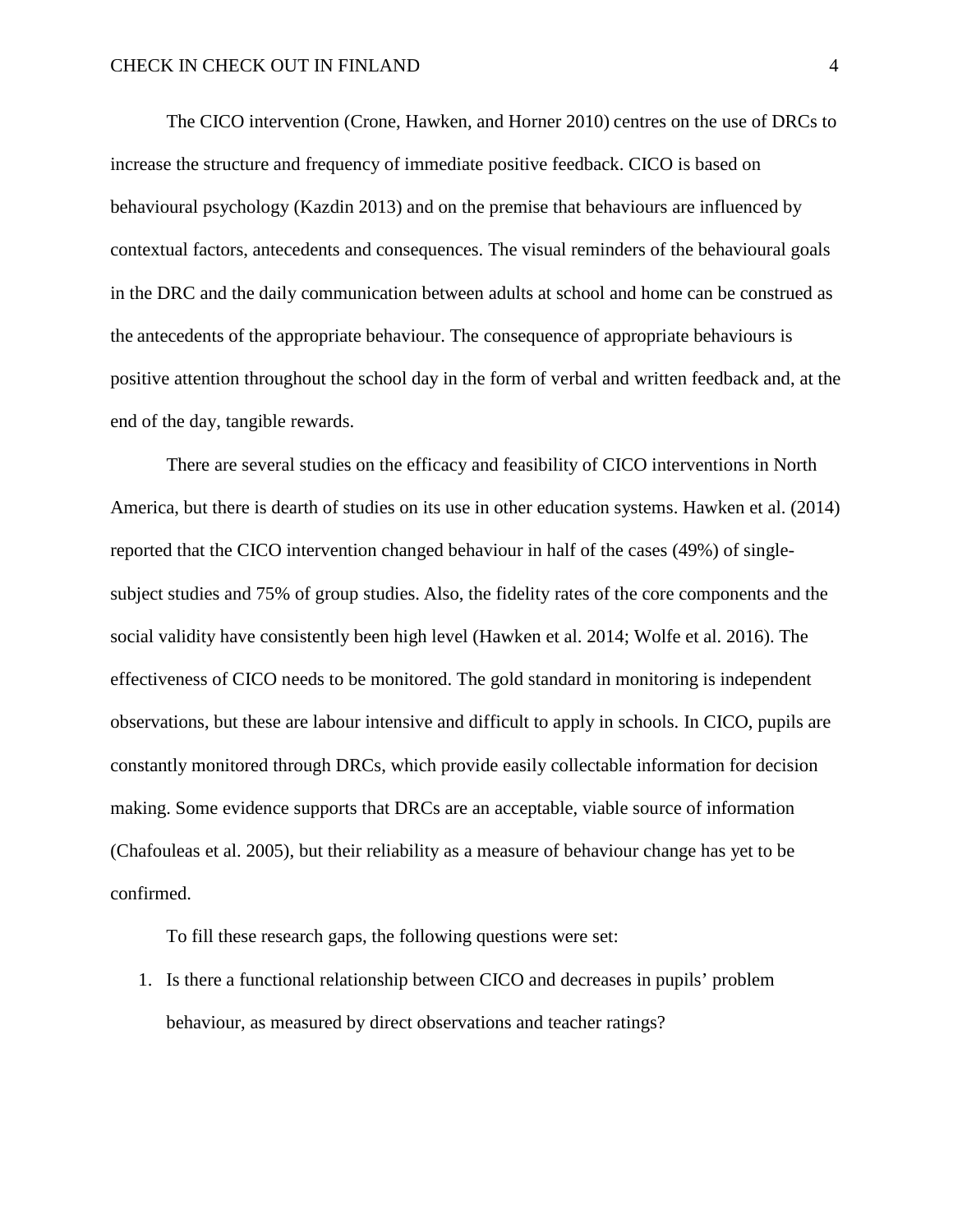- 2. Are DRCs a valid tool to measure problem behaviour? In other words, what is the relationship between DRCs rated by teachers and direct observation data obtained by external observers?
- 3. Can CICO be implemented with high fidelity?
- 4. Is the CICO intervention acceptable for teachers, parents and pupils?

### **Method**

#### **Participants and Setting**

The teachers were instructed to nominate pupils whose behavioural problems were persistent and appeared in many situations. School behaviour-support team members interviewed the teachers and then obtained consent to the participation in the research from the pupils' legal guardian. All participants were Finnish males and average learners in most school subjects. John was on the second-grade, and had been diagnosed with attention deficit hyperactivity disorder combined type (ADHD-C) in a university hospital clinic. He was taking methylphenidate at a constant level throughout the study. His parents were separated, and he spent alternating weeks with each parent. David was on the third-grade, and he lived with his mother. Andrew was on the sixth-grade, he had been diagnosed with ADHD-C in a university hospital clinic and was taking methylphenidate and risperidone at constant levels throughout the study. Andrew lived in a twoparent family.

The study was conducted in two primary schools with slightly more than 300 pupils each during the autumn term of 2014. School A was a typical Finnish primary school, serving pupils from preschool through sixth grade, and was in the first year of implementing the CICO intervention. School B had pupils from preschool through sixth grade and some special education classes (20.4% of the pupils were identified as having special educational needs) through ninth grade. School B was in the second year of implementing the CICO intervention.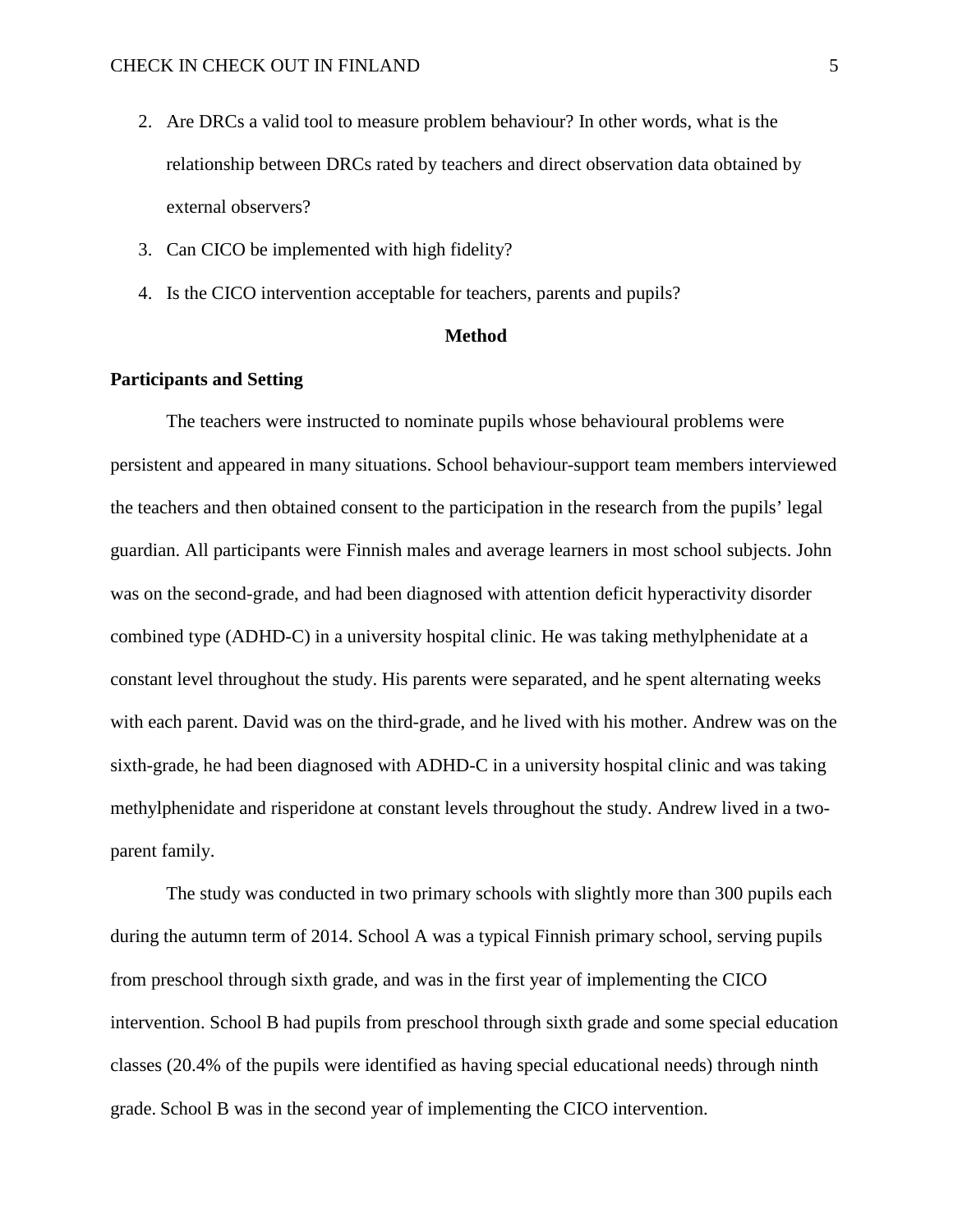Both schools had implemented the SWPBIS (in Finland 'ProSchool') for approximately three years. During that time,  $3 - 5$  explicit, simple and consistent core behavioural expectations were defined. The teachers and staff were also trained to provide positive feedback on appropriate behaviour. Before the intervention was implemented, the schools had one day (six hours) of CICO training.

#### **Procedure**

The interview for pupil identification was modified from the Functional Assessment Checklist for Teachers and Staff (March and Horner 2002). The interviews identified the pupils' strengths and problem behaviours, determined when and where problem behaviours occurred, and prioritised problem behaviours. Following the interviews, one to three positively framed individual goals, like "I will do my task" or "I will speak proper language" were set for the pupils' behaviour. CICO usually involves the same expectations for each pupil (Hawken et al. 2014; Wolfe et al. 2016), but in this study individual expectations were used so that the use of CICO corresponded to the Finnish regulations for organising Tier 2 support (National Board of Education 2011). The behaviour-support team determined the daily individual goals (set at 70% success for all participants) for which the pupils could earn rewards.

In the CICO intervention, the pupils checked in to receive their DRCs for that day with the same paraprofessional CICO assistant throughout the intervention, so a safe, trustful adult relationship was established. During the day, the teachers evaluated the pupils' behaviour in relation to their behavioural goals at the end of every lesson  $(0 =$  expectations not met,  $1 =$ expectations met partly,  $2 =$  expectations met) and also gave positive verbal feedback. In the afternoon check-out meeting the pupils reviewed their DRCs with the CICO assistant and, if they met the predetermined goals, received tokens. By collecting them, the pupils could receive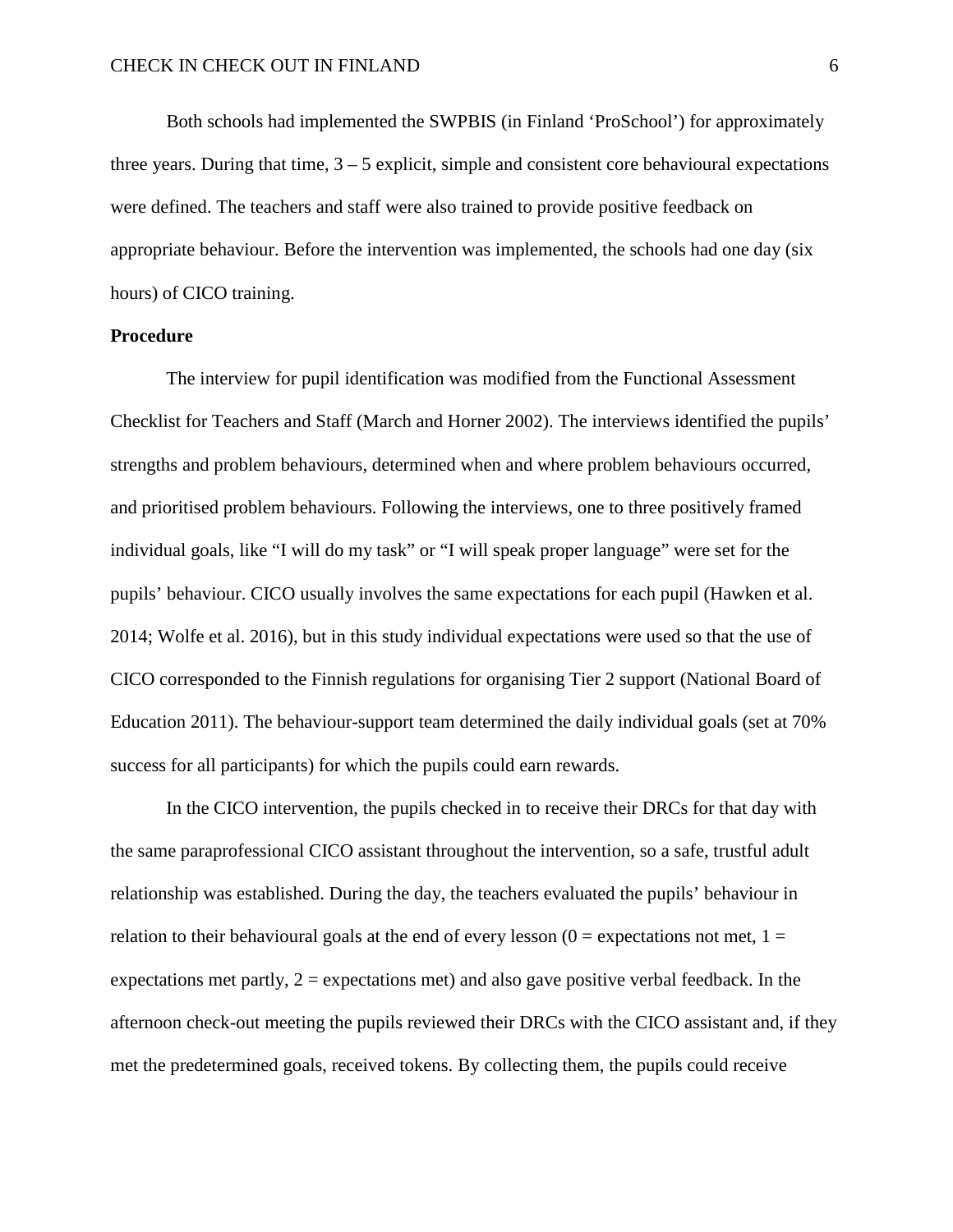rewards at the end of the week or when earning an agreed-upon number of tokens. Finally, the pupils took the DRCs home to their parents, and then returned signed DRCs to school next day.

A multiple-baseline design with three subjects was conducted over 12 weeks. The data analysis included visual analysis of performance level, trends, and variability in each phase (i.e. baseline and intervention) (Horner et al. 2005). To further evaluate the efficacy of the intervention, the percentage of data points exceeding the median (PEM) of baseline phase was used. PEM makes it possible to compute meaningful scores even with the presence of outlier points during the baseline phase and has reasonable agreement with visual analysis (Ma 2006; Wolery et al. 2010). PEM is argued to correspond well with the Scruggs and Mastropieri (1998) criteria (very effective: > 90%; effective: 70%–89%, questionably effective: 69%–50%) (Ma 2006).

#### **Measures**

**Problem behaviour.** The primary dependent variables were the percentage of intervals with problem behaviours and the daily percentage of points on the DRCs. The problem behaviours were a) disruption (e.g. making noises or talking out of turn), b) out of seat (or otherwise in wrong location), c) noncompliance (refusing to follow adult's instruction) and d) negative verbal or physical interaction (e.g. kicking, hitting, pinching or throwing objects at a person or making an offensive comment about or toward another individual) (Campbell and Anderson 2011). An interval was reported as a problem behaviour interval if one or more problem behaviours occurred during it.

**Appropriate behaviour***.* The secondary dependent variable was the percentage of intervals with e) appropriate behaviour, which was coded if no problem behaviours occurred. Undisruptive off-task behaviours (e.g. staring out the window) were defined as appropriate unless the teacher directed the pupil to another behaviour (pupil had ten seconds to comply).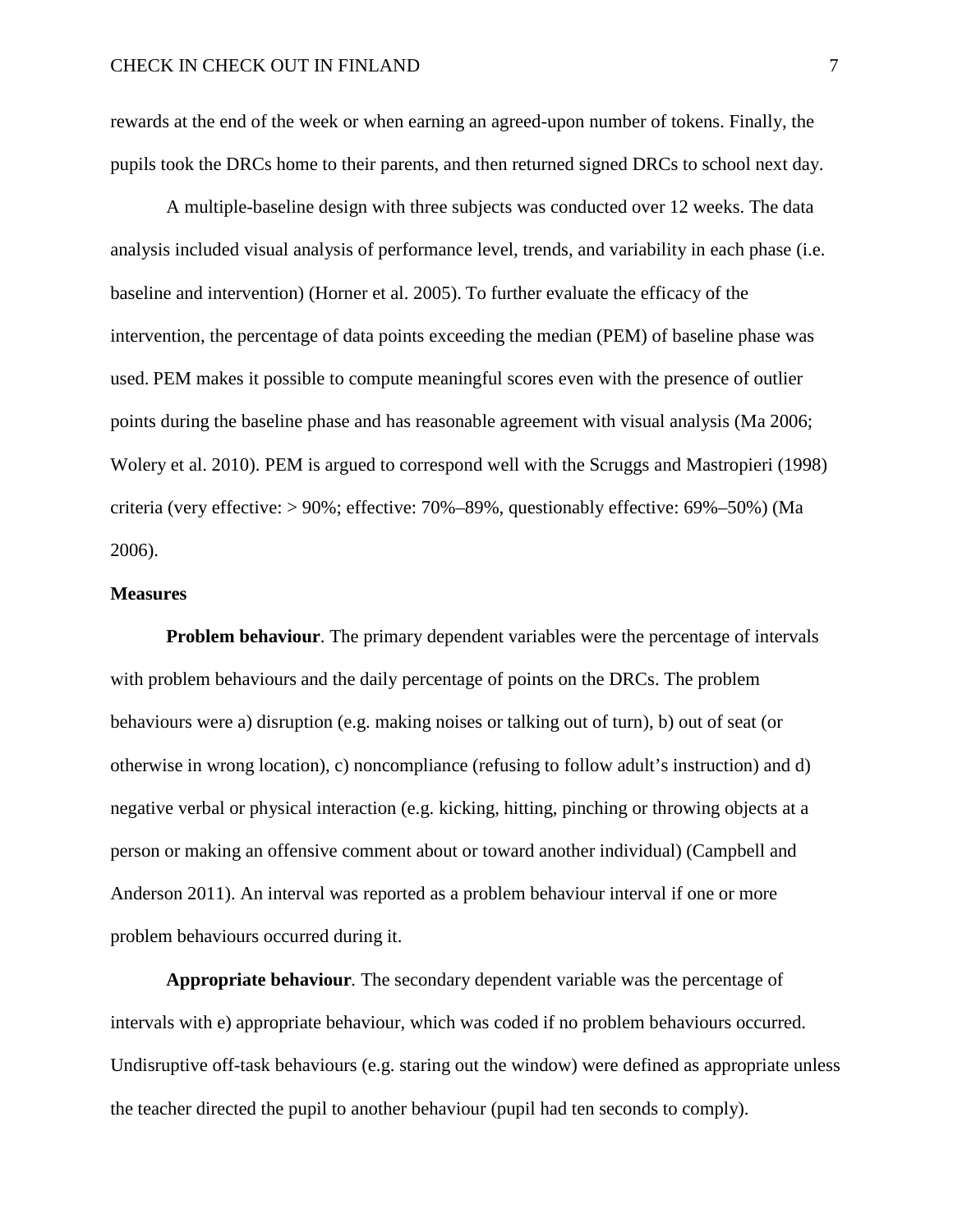Observation data were collected with pen and paper during 15-minute observation sessions using a 10-second partial interval recording system. Observations were conducted at least three times per week during the academic activities identified as the most difficult. Five paraprofessionals and two teachers participated in two 5-hour training sessions to conduct the observations. After the training, the observers practiced in the classrooms until the interobserver agreement for all the observers met the 90% criteria.

**Interobserver agreement***.* Interobserver agreement data were collected for 29.4% of the observation sessions (David 71.4% and 16.7%, John 37.0% and 20.0% and Andrew 45.0% and 27.3% during the baseline and intervention phases, respectively). Data were collected by two observers independently marking their observations in the same settings. Total agreement (TA) was calculated as (number of agreed intervals/ all intervals) \* 100. The mean TA was 86.4% (range: 80.0%–96.7%) for David, 95.3% (range: 84.4%–100%) for John and 88.5% (range: 83.3%–96.67%) for Andrew. The overall mean was 90.8%. Mean occurrence-only agreement for the study across all three participants was 83.7% (range: 81.3%–85.2%).

**DRC ratings**. In the baseline phase, the teachers scored the pupils' behaviour in their DRCs but did not provide any feedback to them. In the intervention phase, the DRCs were used to provide pupils with feedback on their behaviour after each lesson. To determine the similarity the Pearson product-moment correlation coefficient between the percentage of the appropriate behaviour intervals in observations and the DRC ratings of the same lessons was computed.

**Fidelity***.* CICO assistants completed the summary sheets on the five core components of the intervention (Hawken and Horner 2003). The items were pupil (a) attending morning checkin, (b) afternoon check-out meeting and, (c) returning the signed DRC, (d) teacher completing the DRC evaluations and (e) assistant marking the percentage of DRC points earned.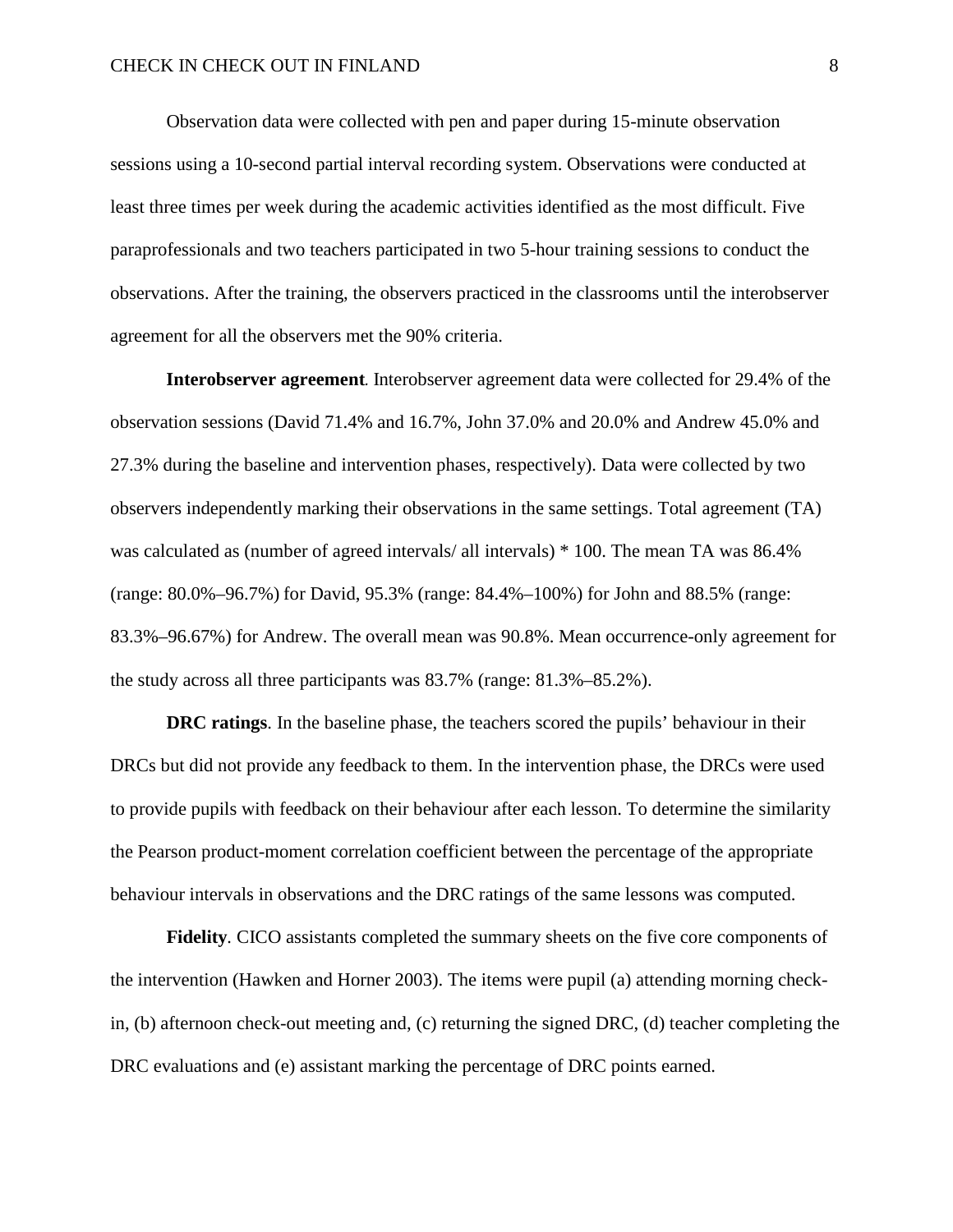**Social validity***.* Teachers and parents used a modified version of the Behaviour Education Program Acceptability Questionnaire (Hawken and Horner 2003) to evaluate the extent to which they perceived the intervention to (a) reduce problem and (b) increase appropriate behaviour, (c) be easy to implement, (d) be worth the effort, and (e) be worth recommending to others. The scores were on a Likert scale ranging from 1 (totally disagree) to 6 (totally agree).

The pupils' perceptions of the CICO implementation were assessed using a 7-item (see Table 2) questionnaire with Likert-like scale ranging from 1 (totally disagree) to 4 (totally agree).

#### **Results**

#### **Direct Observation and DRC Points**

The results from the problem behaviour intervals across the phases are presented in Figure 1. David averaged 44.4% of intervals with problem behaviour during the baseline phase with high variability (range: 5.6%–81.1%). During the intervention phase, problem behaviours occurred in 19.5% of intervals with less variability (range: 0.0%–47.8%), marking a decrease of 24.8 percentage points from baseline. During CICO implementation, both the level and the variability of problem behaviour decreased. The PEM value was 89.3%.

John averaged 24.6% of intervals with problem behaviour during the baseline phase with high variability (range 0.0%–69.4%). During CICO implementation, he averaged 15.2% of intervals with problem behaviour, a decrease of 9.4 percentage points from baseline (range: 0.0%–32.2%). The CICO implementation produced positive trends and relatively stable behaviour. However, John's median PEM value was only 52.9%.

Andrew averaged 40.6% of intervals with problem behaviour during the baseline phase with high variability (range: 3.3%–100%). Problem behaviours decreased immediately after implementation of CICO as he averaged 19.5% of intervals with problem behaviours. With the exception of the fifth observation (100% of intervals with problem behaviour), variability was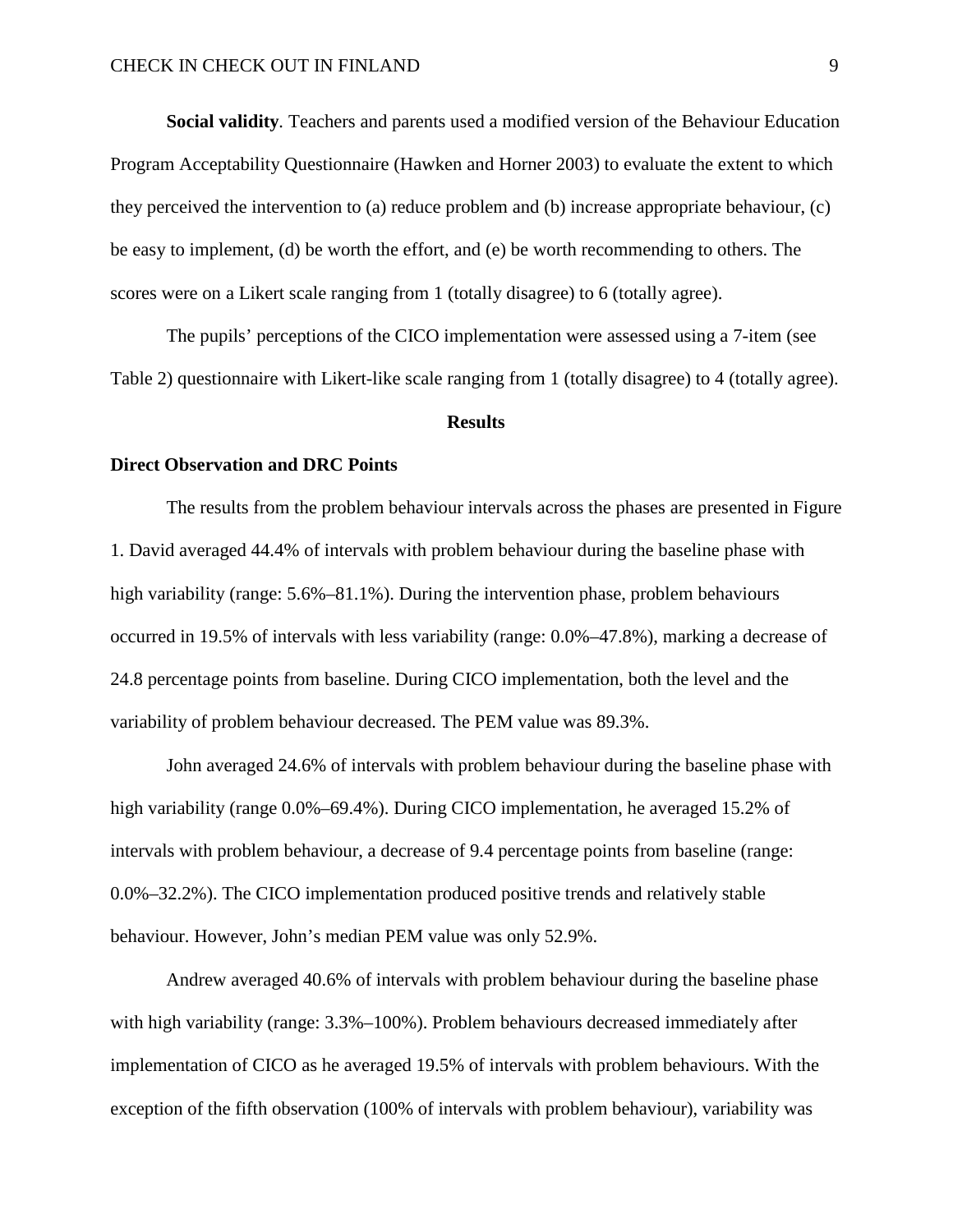moderate (range: 0.0%–30%), a decrease of 21.1 percentage points from baseline. Andrew's PEM value was 90.9%. Vertical analysis of the observations shows that, for all the three pupils, the intervention immediately had effects at the beginning of the intervention phase, indicating a functional relationship between the intervention and the outcome of problem behaviour.

#### *Figure 1 here*

David's DRC ratings of appropriate behaviour during the baseline averaged 66.7%, (range 41.7%–70.0%). The DRC rating in the CICO phase was 12.1 percentage points higher than in the baseline phase, with an average rating of 78.7% (range 52.8%–100%). The PEM value was 76.7%.

John averaged 74.3% (range: 30.0%–100%) intervals with appropriate behaviour during the baseline. Rating increased by 10.1 percentage points after CICO was implemented. The average DRC rating during the intervention phase was 84.4% (range 60.0%–100%). The PEM value was 89.3%.

Andrew averaged 61.9% (range: 21.4%–100%) of intervals with appropriate behaviour during the baseline. The DRC rating increased by 15.6 percentage points after CICO was implemented. The average DRC rating during the intervention phase was 77.5% (range: 59.1%– 100%). The PEM value was 100%.

#### **Similarity of Observations and DRC Ratings**

The Pearson's correlations between the percentages of appropriate behaviour in the direct observations and the teacher evaluations in the DRCs of the same lessons were moderate to strong by their effect size and significant at  $p < .001$  for all pupils Andrew:  $r(38) = .64$ ; David:  $r(33) = .70$ ; and John:  $r(86) = .64$ .

#### **Fidelity**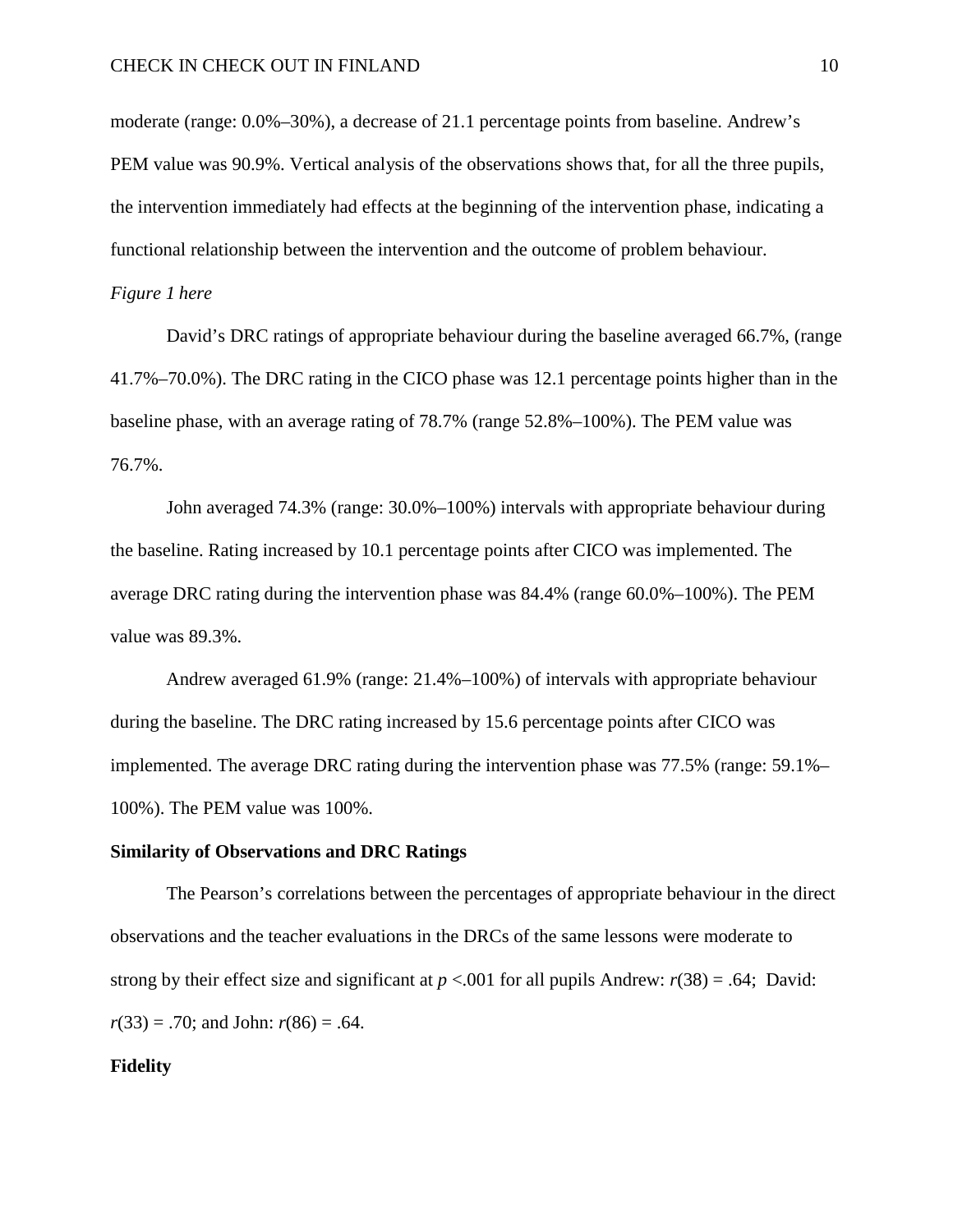The intervention was implemented with high average fidelity (92%). The mean percentage was 99.3% (range: 96.4%–100%) for John, 90.9% (range: 72.7%–100%) for David, and 86.7 % (range: 72.2%–100%) for Andrew. The lowest score for all the participants was for returning the DRCs to school next morning with the parents' initials. The intervention was implemented with somewhat more fidelity in school B (in the second year of implementing CICO). The mean percentage for the five core components was 88.8% (range: 72.2%–100%) for school A and 99.3% (range: 96.4%–100%) for school B.

#### **Social Validity**

The parent and teacher evaluations (Table 1) indicated a high level of social validity, the overall mean being 4.6 for teachers and 4.9 for parents. The highest mean teacher ratings were for the items asking whether the intervention was easy to implement and whether it was worth recommending to others. The highest mean parent rating concerned whether the implementation was worth recommending to others.

#### *Table 1 here*

The pupils' perceptions of the support and encouragement they received during the CICO intervention are presented in Table 2. The mean ratings for the feeling of support during CICO were 3.4 for David, 3.1 for John and 3.4 for Andrew. The lowest pupils´ ratings were for 'my teachers help me to improve my behaviour' and 'I have been told how to improve my behaviour', especially in John's evaluation. Parental involvement (Table 2) received excellent scores from all the pupils and their ratings on both the teacher and parent use of DRC were high.

*Table 2 here*

#### **Discussion**

A functional relationship between the CICO intervention and decreased problem behaviour was suggested by the vertical and visual analysis of the graphed observation data. The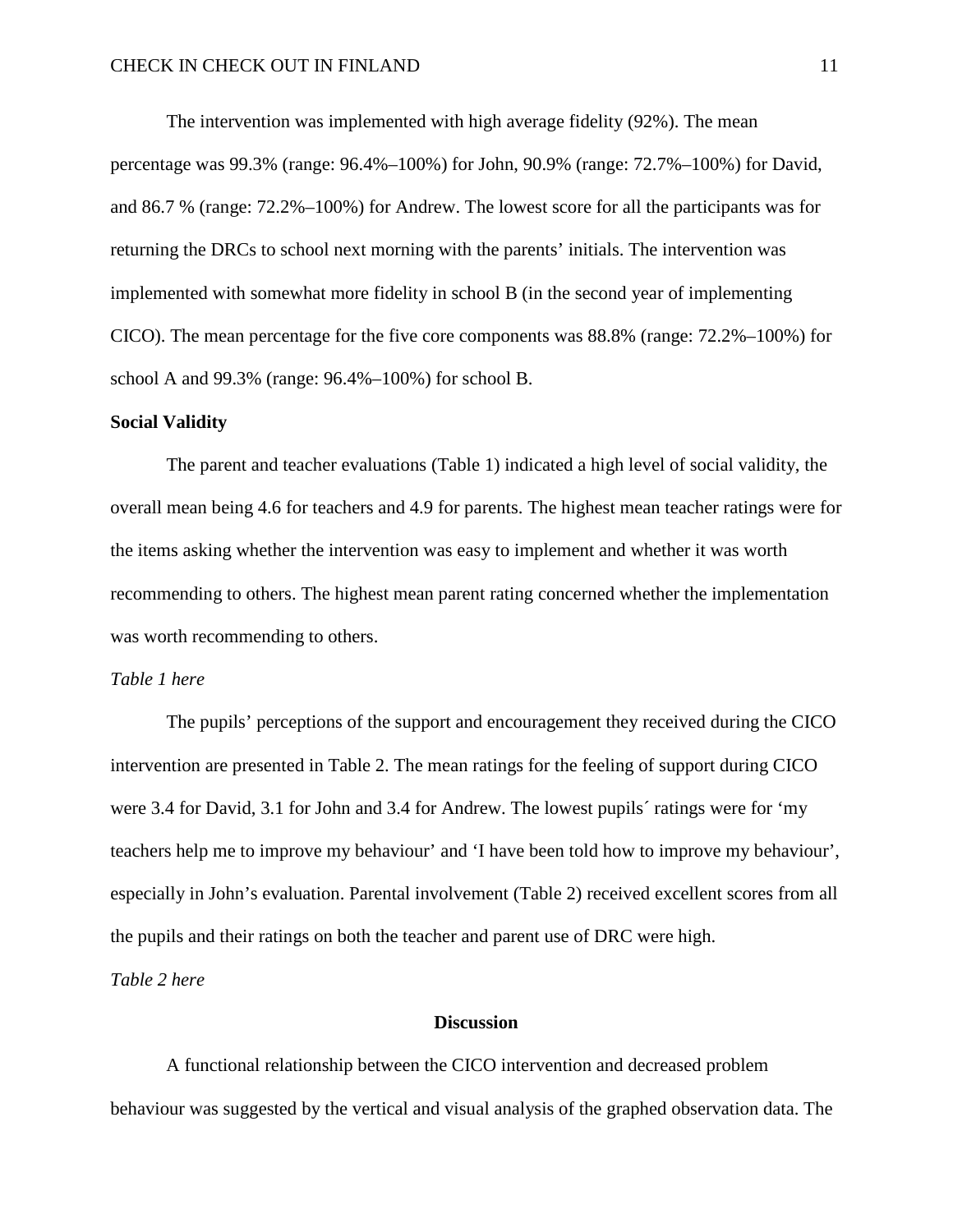#### CHECK IN CHECK OUT IN FINLAND 12

pupils' average reduction in observed problem behaviour was 18.4% from the baseline to the intervention. The decreases in problem behaviour were similar to those observed in previous research (Campbell and Anderson 2011). The correspondence of the observations and the DRC ratings indicated that DRCs may be a reliable and viable source of information for schools' behaviour-support teams. A perfect correlation between the two measures could not be expected as the DRC ratings covered whole lessons, and the observations only parts of lessons.

The fidelity of the CICO implementation was high and indicated that the CICO intervention can be implemented by various school personnel (see Hawken and Horner 2003), in our case by paraprofessionals serving as CICO assistants. Further support for the feasibility of the CICO intervention came from the teachers' evaluations on the intervention's social validity, which were at the same high level as reported in the systematic review by Wolfe et al. (2016). In this study, the behavioural expectations were individualised for each participant. This adaptation lies between the standard approach, in which the behavioural expectations in DRCs are the same for all students (Campbell and Anderson 2011), and the highly-individualised approach, in which the behavioural expectations are based on individual functional assessments (e.g. Cheney et al. 2009). This modified CICO took more time due to the individualised planning, but the Finnish teachers still found it easy to use.

The observed problem-behaviour PEM values indicated that the intervention was clearly effective for two of the three pupils. The results for John were not as clear; the teacher assessments in the DRCs indicated effectiveness (PEM value: 89%), but the observation results supported only questionable effectiveness (PEM value: 52.9%). Several possible explanations can be suggested. According to John's teachers, he clearly reacted to the external person present in the classroom at the beginning of the baseline observation and improved his behaviour when the observers were present. This issue was solved by adding the frequency of the observations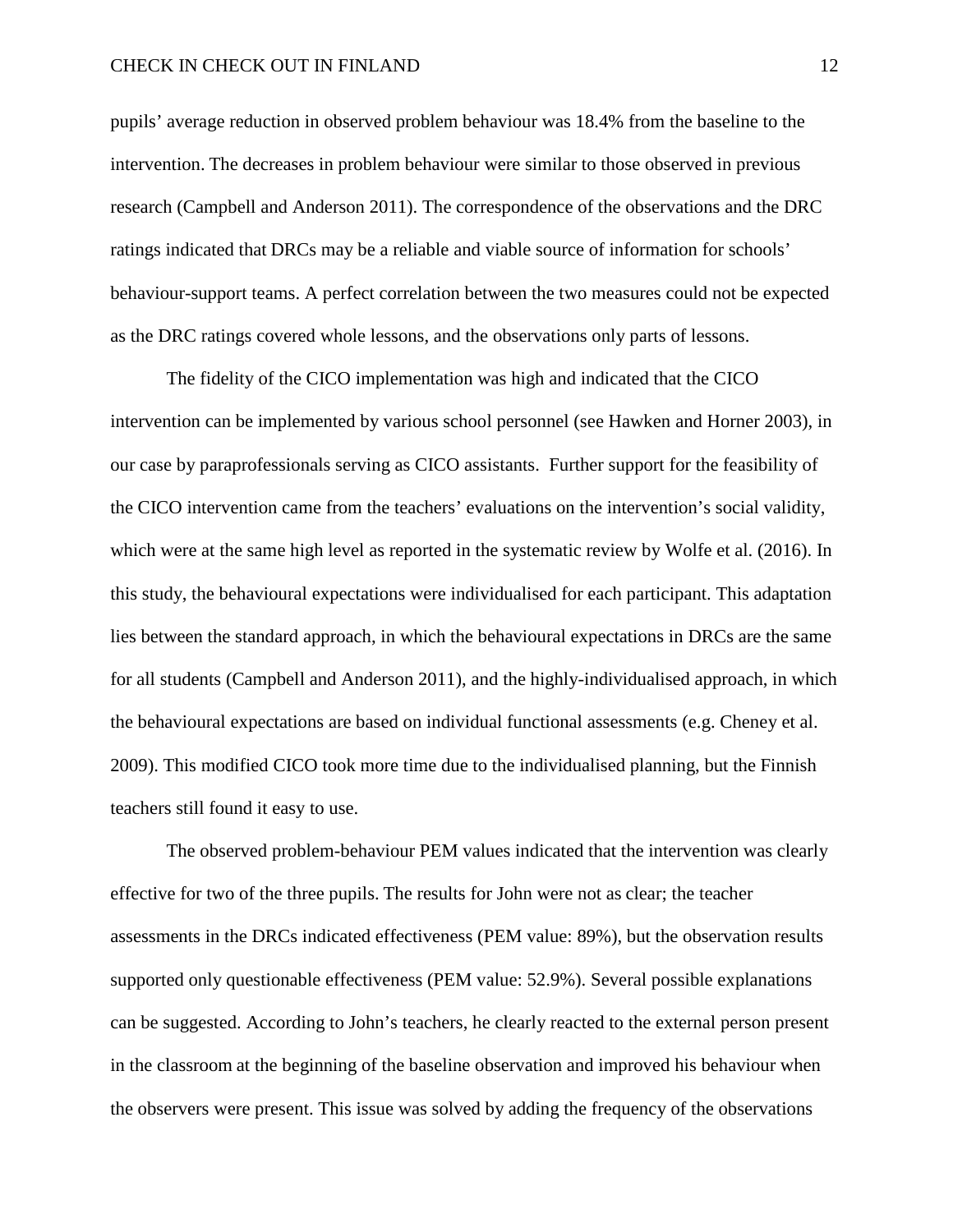(see Figure 1). The results for John might also be related to the reward timetable used in the study. John was diagnosed with ADHD, which is known to be related to difficulties functioning in situations involving delayed rewards (e.g. Sonuga-Barke et al. 2008). The use of more immediate reinforcements could have resulted in more positive effects and social validity evaluations.

Traditional responses to problem behaviours often emphasise pulling pupils with problematic behaviour out of the classroom, and too often, the major efforts to influence pupils' behaviour have relied on negative consequences and punishments after disruptive behaviour has occurred. Building trusting relationships with pupils, in contrast, is one of the most important aspects of effective behavioural support. In this study, pupils for whom the CICO intervention was clearly effective reported that they had had support from their teachers and parents. This is a notable result as previous research has shown that children with problem behaviour often have mainly negative relationships with adults (Hamre and Pianta 2001). Teachers and parents adopting a unified position and shared responsibility for giving positive feedback guides pupils to achieve their behavioural goals.

#### **Limitations**

The results of this study should be interpreted in the light of some limitations. The proportion of observations used to calculate the interobserver agreement for David during the intervention phase was slightly lower than the standard of 20% (Kratochwill et al. 2013). However, the total proportion of two independent observations exceeded the standard, and interobserver agreement was consistently high. There are no validated guidelines for PEM interpretation, and the interpretation used in this study may, in some cases, identify interventions as effective when they are not (Wolery et al. 2010). However, the visual analysis and the PEM values correspond reasonably well, supporting confidence in the results.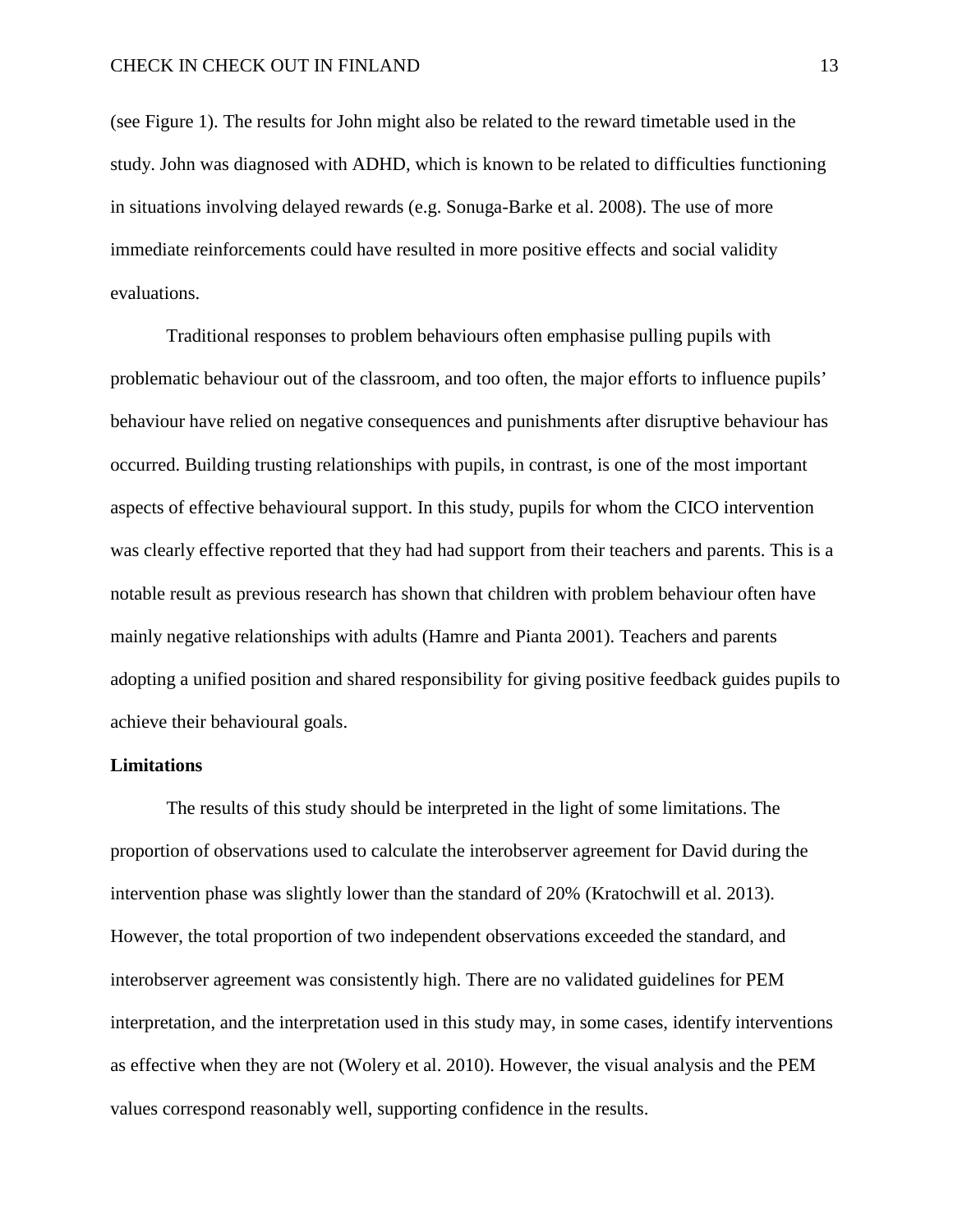A limitation of this study, and vast majority of similar previous studies, is, that there is to date very little research evidence on the maintenance of intervention effects (Mitchell, Stormont, and Gage 2011). Although some initial findings are promising, this is an area needing more attention of research in the future.

### **Conclusion**

This study expands existing research on CICO on its efficacy and applicability in a European setting. Increased positive feedback and carefully set, realistic behavioural goals lay the groundwork for changes in behaviours and help educators ensure that pupils experience success. The CICO intervention offers a potentially efficient, well-structured alternative to address the behavioural needs of pupils who do not benefit from primary-level positive behaviour interventions.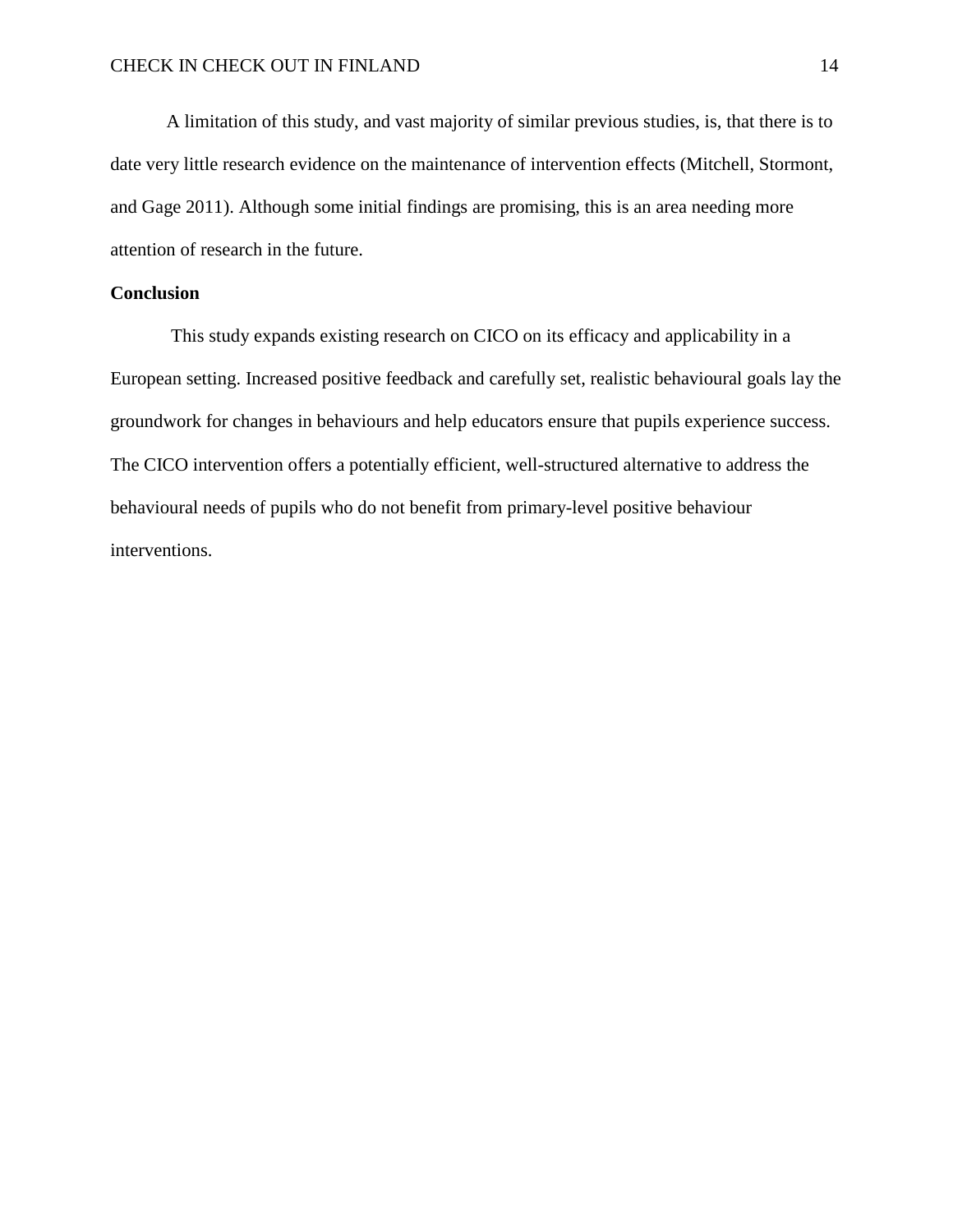### **References**

- Ahtola, A., and P. Niemi. 2014. Does it work in Finland? School psychological services within a successful system of basic education. S*chool Psychology International* 35 (2): 136–151.
- Björn, P. M., M. T. Aro, T. K. Koponen, L. S. Fuchs, and D. H. Fuchs. 2016. The many faces of special education within RTI frameworks in the United States and Finland. *Learning Disability Quarterly* 39 (2): 58–66.
- Campbell, A., and C. M. Anderson. 2011. Check In/Check Out: A systematic evaluation and component analysis. *Journal of Applied Behavior Analysis* 44 (2): 315–326.
- Chafouleas, S. A., J. L. McDougal, T. C. Riley-Tillman, C. J. Panahon, and A. M. Hilt, A. 2005. What do daily behavior report cards (DBRCs) measure? An initial comparison of DBRCs with direct observation for off-task behavior. *Psychology in the Schools* 42 (6): 669–676.
- Cheney, D. A., S. A. Stage, L. S. Hawken, L. Lynass, C. Mielenz, and M. Waugh. 2009. A 2-year outcome study of the Check, Connect, and Expect intervention for students at risk for severe behavior problems. *Journal of Emotional and Behavioral Disorders,* no. 17: 226– 243.
- Crone, D. A., L. S. Hawken, and R. H. Horner, 2010. *Responding to problem behavior in schools: The behavior education program*. New York, NY: Guilford Press.
- DuPaul, G. J., T. L. Eckert, and B. Vilardo. 2012. The effects of school-based interventions for attention deficit hyperactivity disorder: A meta-analysis 1996–2010. *School Psychology Review* 41 (4): 387–412.
- Fabiano, G. A., R. K. Vuinovic, W. E. Pelham, D. A. Waschbusch, G.M. Massetti, J.N. Pariseau, J. Yu, M. Robins, T. Carnefix, A. R. Greiner, and M. Volker. 2010. Enhancing the Effectiveness of Special Education Programming for Children With Attention Deficit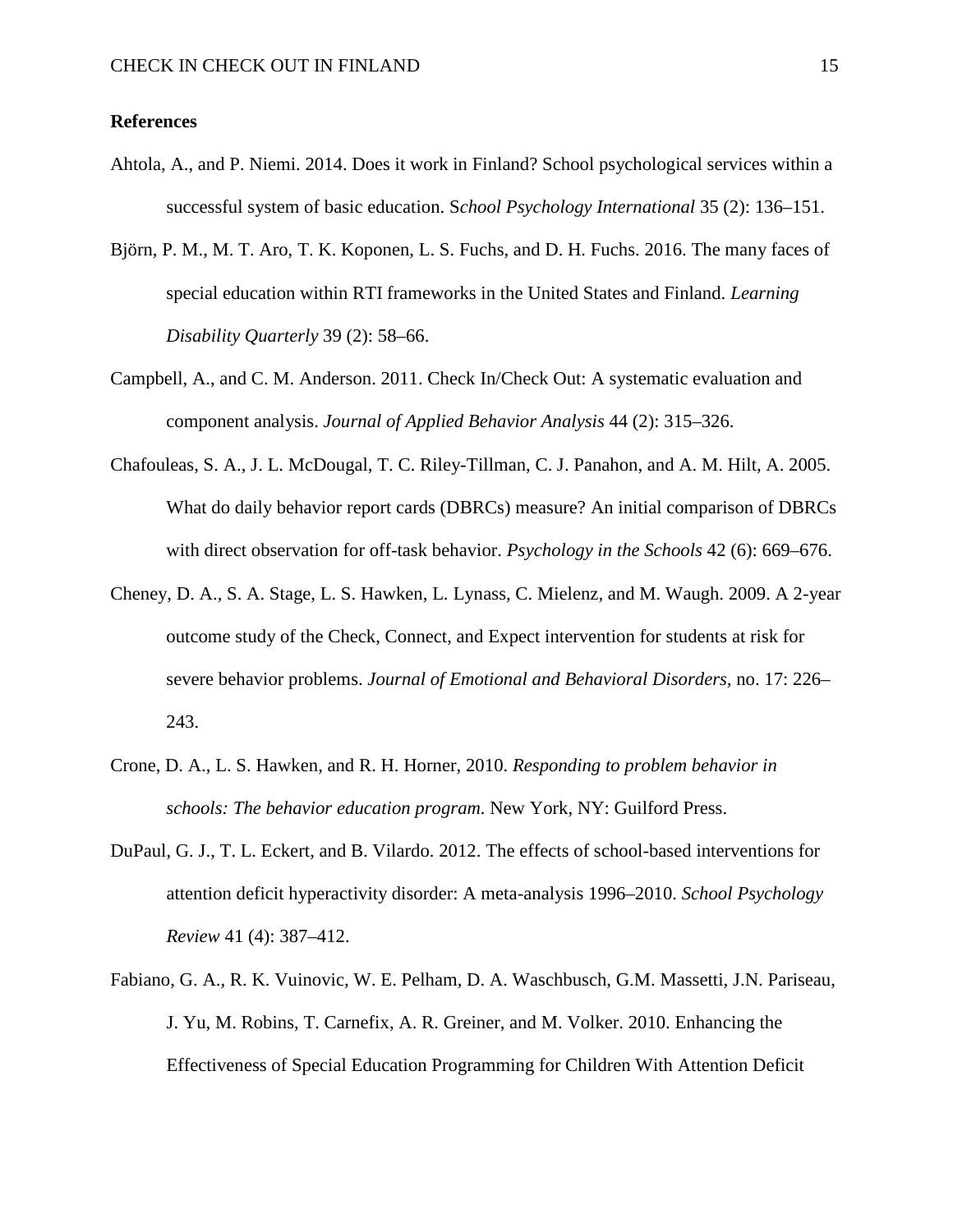Hyperactivity Disorder Using a Daily Report Card. *School Psychology Review* 39 (2): 219–239.

- Hamre, B. K., and R. C. Pianta. 2001. Early teacher–child relationships and the trajectory of children's school outcomes through eighth grade. *Child Development* 72 (2): 625–638.
- Hawken, L. S., K. Bundock, K. Kladis, B. O'Keeffe, and C. A. Barrett. 2014. Systematic review of the Check-In, Check-Out intervention for students at risk for emotional and behavioral disorders. *Education & Treatment of Children* 37 (4): 635–658.
- Hawken, L. S., and R. H. Horner. 2003. Evaluation of a targeted intervention within a schoolwide system of behavior support. *Journal of Behavioral Education* 12 (3): 225–240.
- Honkasilta, J., E. Sandberg, V. Närhi, and M. Jahnukainen, 2014. ADHD in the context of Finnish basic education. *Emotional and Behavioural Difficulties* 19 (3): 311–323.
- Horner, R. H., E. G. Carr, J. Halle, G. McGee, S. Odom, and M. Wolery. 2005. The use of singlesubject research to identify evidence-based practice in special education. *Exceptional Children* 71 (2): 165–179.
- Horner, R. H., G. Sugai, and C. M. Anderson. 2010. Examining the evidence base for schoolwide positive behavior support. *Focus on Exceptional Children* 42 (8): 1–14.
- Kazdin, A. E. 2013. *Behavior modification in applied settings* (7th ed.). Belmont, CA: Wadsworth/Thomson Learning.
- Klassen, R. M., and M. M. Chiu. 2010. Effects on teachers' self-efficacy and job satisfaction: Teachers' gender, years of experience, and job stress. *Journal of Educational Psychology*  102 (3): 741–756.
- Kratochwill, T. R., J. H. Hitchcock, R. H. Horner, J.R. Levin, S. L. Odom, D. M. Rindskopf, and W. R. Shadish. 2013. Single-case intervention research design standards. *Remedial & Special Education* 34 (1): 26–38.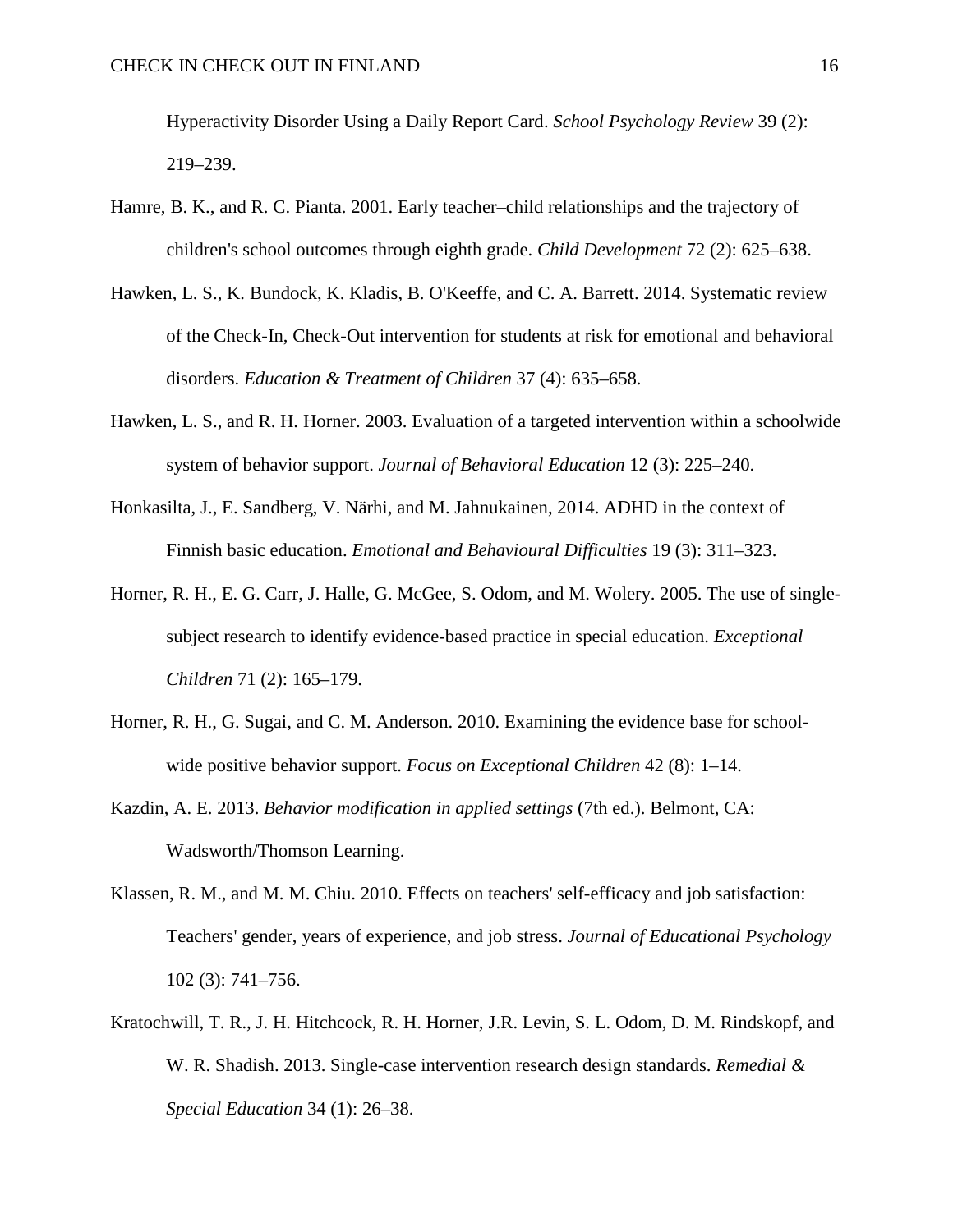- Lewis, T. J., S. E. L. Jones, R. H. Horner, and G. Sugai. 2010. School-wide positive behavior support and students with emotional/behavioral disorders: Implications for prevention, identification, and intervention. *Exceptionality* 18 (2): 82–93.
- Ma, H. 2006. An alternative method for quantitative synthesis of single-subject researches: Percentage of data points exceeding the median. *Behavior Modification* 30 (5): 598–617.
- March, R. E., and R. H. Horner. 2002. Feasibility and contributions of functional behavioral assessment in schools. *Journal of Emotional & Behavioral Disorders* 10 (3): 158–170.
- Mitchell, B. S., M. Stormont, and N. A. Gage. 2011. Tier Two Interventions Implemented within the Context of a Tiered Prevention Framework. *Behavioral Disorders* 36 (4): 241–261.
- National Board of Education. 2011. *Amendments and additions to the national Core Curriculum for Basic Education*. Accessed 27 November 2016. http://www.oph.fi/download/132551\_amendments\_and\_additions\_to\_national\_core\_curri culum\_basic\_education.pdf
- OECD, Organization of Economic Cooperation and Development. 2013. Do students perform better in schools with orderly classrooms? *PISA in Focus* 32 (9).
- Scruggs, T. E., and M. A. Mastropieri. 1998. Summarizing single-subject research: Issues and applications. *Behavior Modification* 22 (3): 221–242.
- Sonuga-Barke, E. J., J. A. Sergeant, J. Nigg, and E. Willcutt. 2008. Executive dysfunction and delay aversion in attention deficit hyperactivity disorder: Nosologic and diagnostic implications. *Child and Adolescent Psychiatric Clinics of North America* 17 (2): 367–384.
- Sugai, G., and R. Horner. 2002. The evolution of discipline practices: School-wide positive behavior supports. *Child & Family Behavior Therapy* 24 (1/2): 23–50.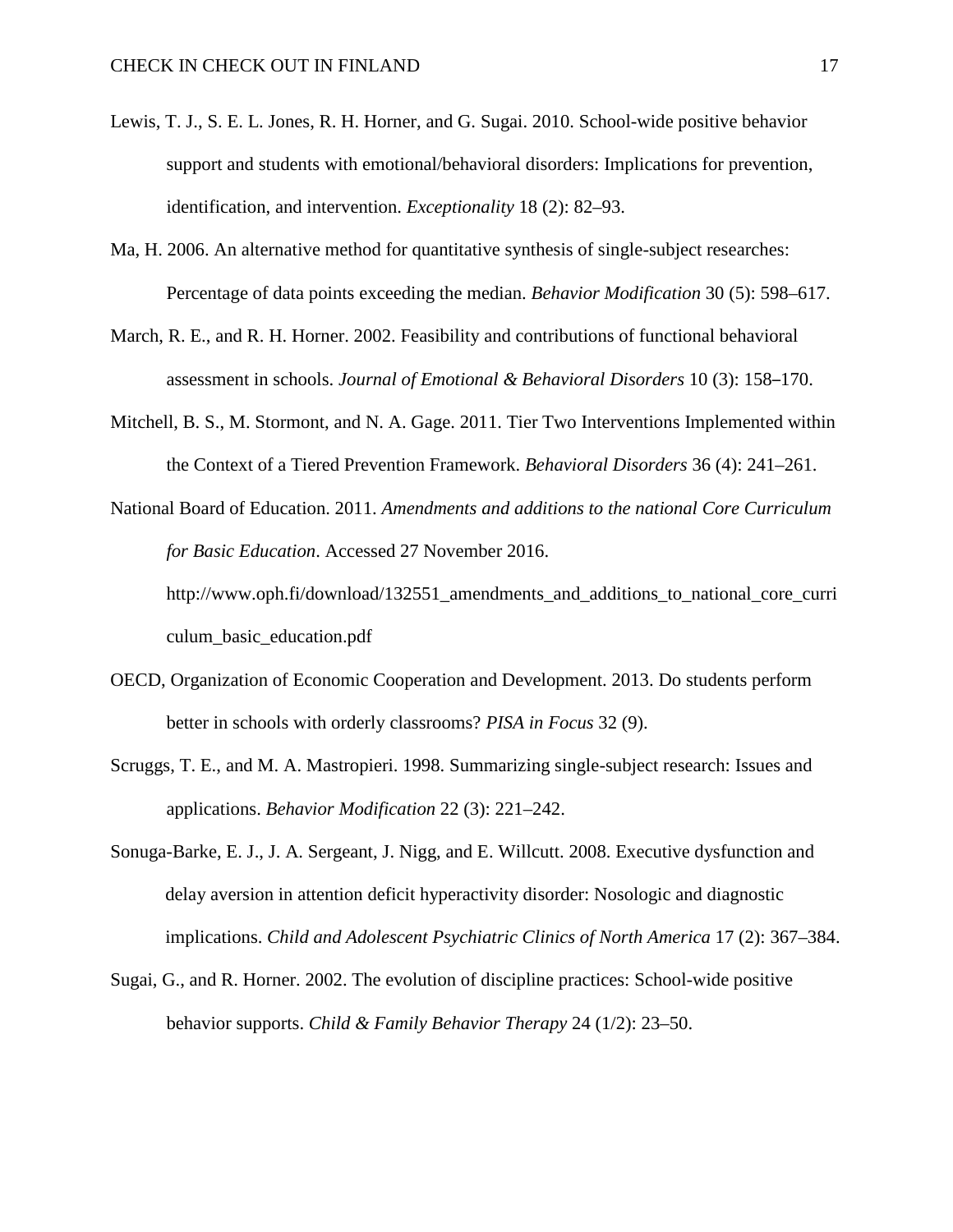- Thomas, R., S. Sanders, J. Doust, E. Beller, and P. Glasziou. 2015. Prevalence of Attention-Deficit/Hyperactivity Disorder: A Systematic Review and Meta-analysis. *Pediatrics* 135 (4): 994–1001
- Wagner, M., K. Kutash, A. J. Duchnowski, M. H. Epstein, and W. C. Sumi. 2005. The children and youth we serve: A national picture of the characteristics of students with emotional disturbances receiving special education. *Journal of Emotional & Behavioral Disorders*  13 (2): 79–96.
- Wolery, M., M. Busick, B. Reichow, and E. E. Barton. 2010. Comparison of overlap methods for quantitatively synthesizing single-subject data. *Journal of Special Education* 44 (1): 18– 28.
- Wolfe, K., D. Pyle, C. T. Charlton, C. V. Sabey, E. M. Lund, and S. W. Ross. 2016. A systematic review of the empirical support for check-in check-out. *Journal of Positive Behavior Interventions* 18 (2): 74–88.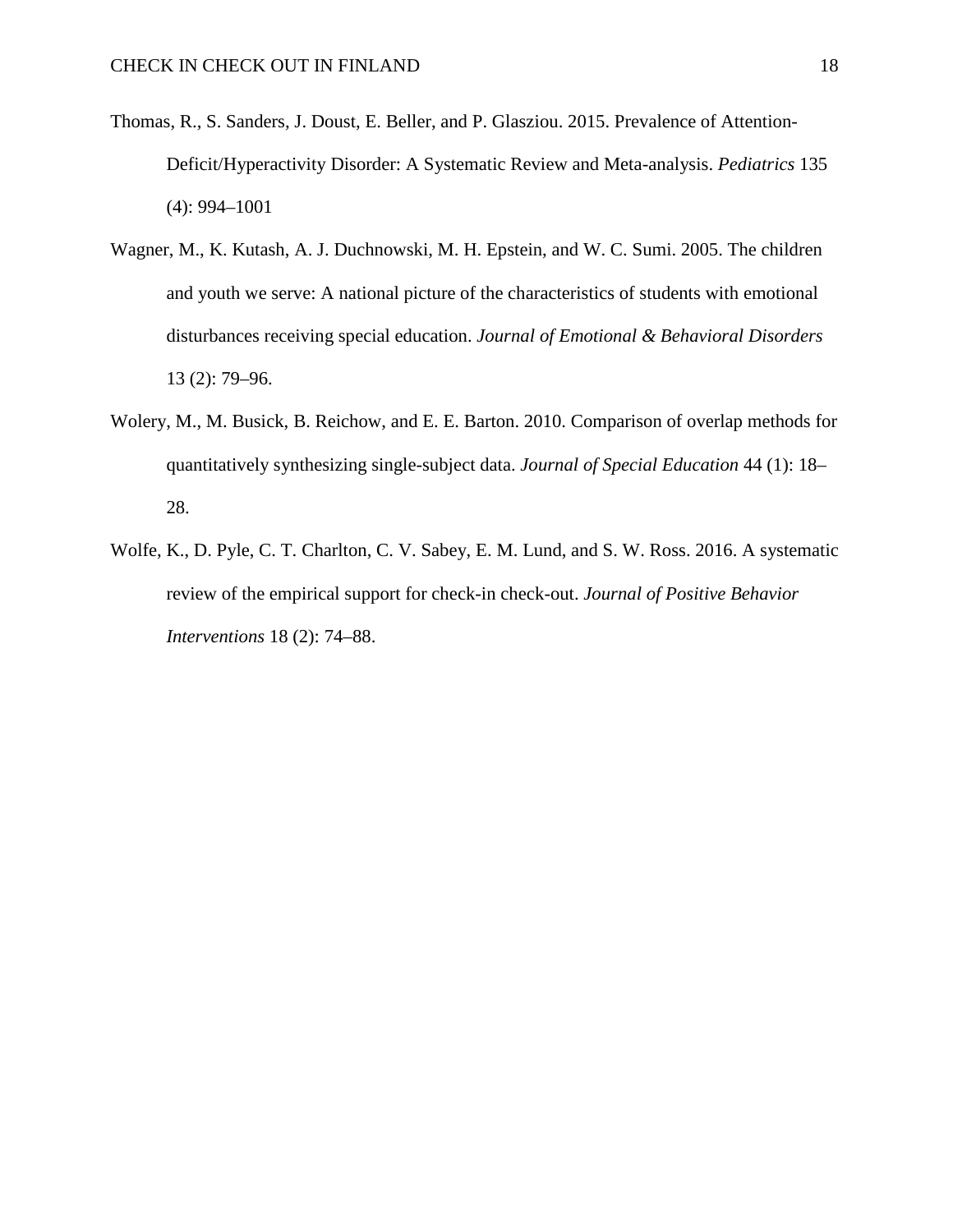

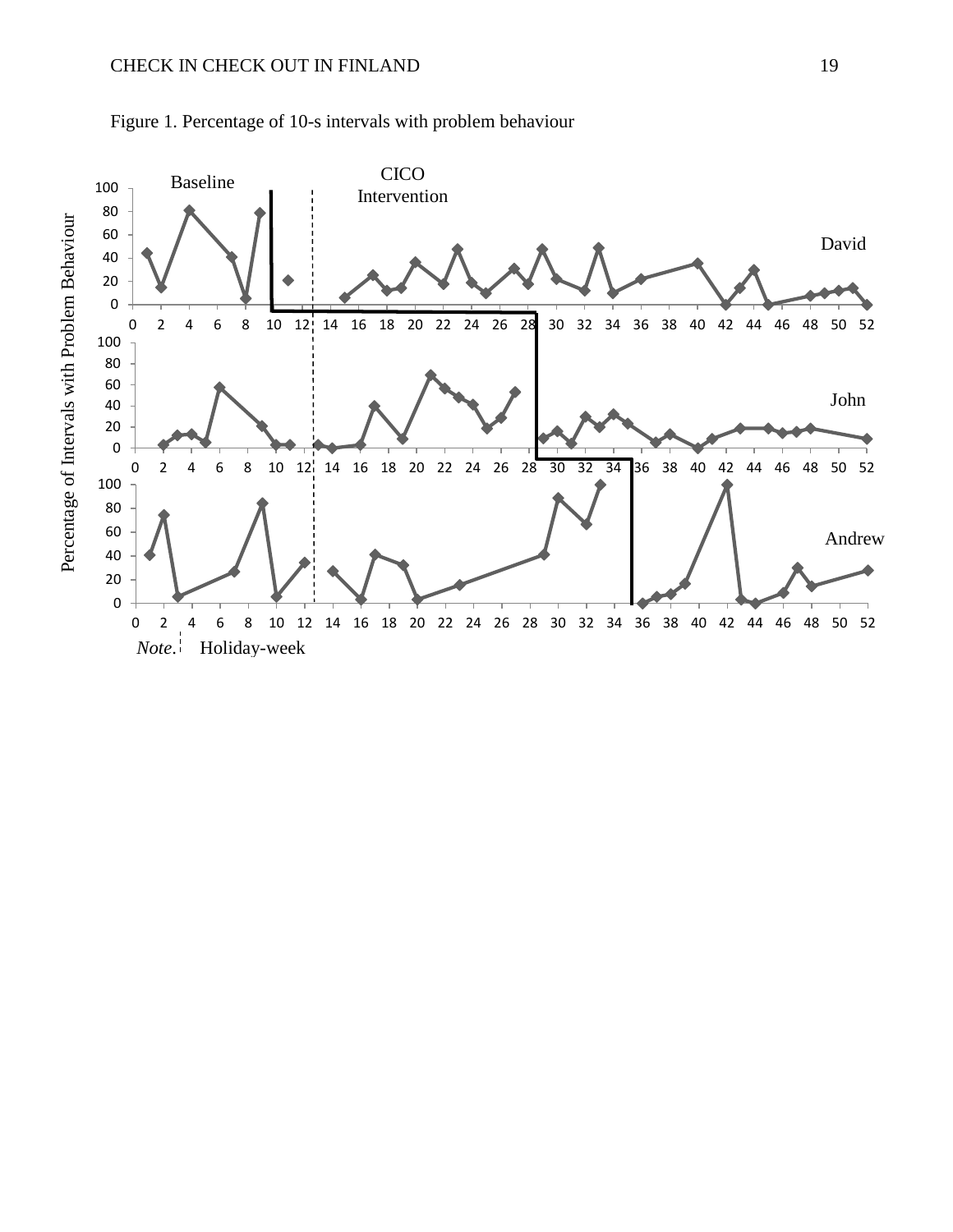## **Table 1.**

# *Teacher and parent ratings of the social validity*

|        |               | Decrease       | Increase       | Be worth       | Be worth       | Be easy        |
|--------|---------------|----------------|----------------|----------------|----------------|----------------|
|        | Person        | problem        | appropriate    | the effort     | recommendin    | to             |
| Pupil  | rating        | behaviour      | behaviour      | required to    | g to others    | implemen       |
|        |               | at school      |                | implement      |                | $\mathfrak{t}$ |
| David  | Teacher       | $\overline{3}$ | $\overline{3}$ | $\overline{5}$ | 5              | $\overline{4}$ |
|        | Parent        | $\mathbf{1}$   | $\mathbf{1}$   | 5              | 6              | 5              |
| John   | Teacher 1     | 3              | $\overline{2}$ | 3              | $\overline{3}$ | 3              |
|        | Teacher 2     | 5              | 5              | 6              | 6              | 6              |
|        | Parent        |                |                |                |                |                |
|        | (household 1) | 5              | 5              | 5              | 6              | 5              |
|        | Parent        |                |                |                |                |                |
|        | (household 2) | 6              | 6              | 5              | 5              | 5              |
| Andrew | Teacher       | 6              | 6              | 6              | 6              | 5              |
|        | Parent        | $\overline{4}$ | 5              | 6              | 6              | 5              |
|        | mean          | 4.1            | 4.1            | 5.1            | 5.4            | 4.6            |